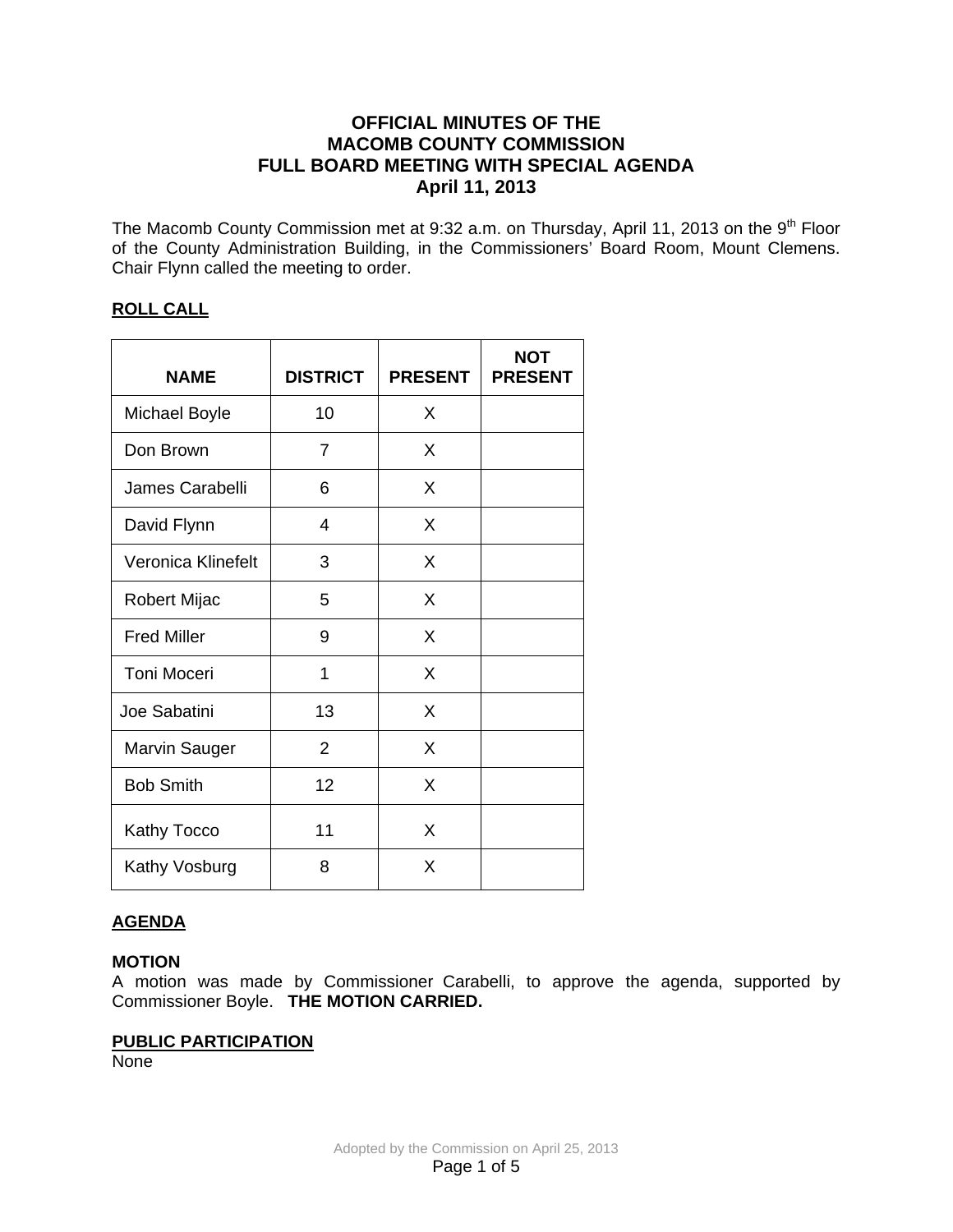### **GOVERNMENT OPERATIONS COMMITTEE MEETING – April 8, 2013**

#### **MOTION**

A motion was made by Commissioner Brown to waive the reading of the committee minutes, supported by Commission Miller. **THE MOTION CARRIED.**

- **R13-079** Concur in the recommendation of the 16<sup>th</sup> Judicial Circuit Court Bench and approve the appointment of Lenore Trammel to the Jury Commission for a six year term beginning June 1, 2013 to May 31, 2019; Further, a copy of this Board of Commissioners' action is directed to be delivered forthwith to the Office of the County Executive.
- **R13-080** Approve the proposed format for future Corporation Counsel monthly reports, with an accumulative report on pending litigation and the department involved to be provided quarterly; Further, a copy of this Board of Commissioners' action is directed to be delivered forthwith to the Office of the County Executive.

### **THE MOTION CARRIED.**

### **ECONOMIC DEVELOPMENT MEETING - April 10, 2013**

There were no committee recommendations. Committee Chair Mijac reported on discussion that was held at this meeting.

### **FINANCE COMMITTEE MEETING - April 11, 2013**

#### **MOTION**

A motion was made by Commissioner Miller to waive the reading of the committee meetings, supported by Commissioner Smith. **THE MOTION CARRIED.**

- **R13-081** Authorize the Clerk *I* Register of Deeds to enter into a professional services contract with Bellanca LaBarge, PC, to develop and implement the recommended processes, agreements and policies needed to establish a tract index in the Office of the Macomb County Register of Deeds at a cost not to exceed \$214,000 over two years. Funds are available in the Register of Deeds Automation Fund #27023601, the use of which is restricted by state law to automation and technology improvements in the Office of the Register of Deeds. Further, authorize the transfer in this fund of \$214,000 from New Equipment 97002 to Contract Services - Professional 80142 with any remaining funds carried over each budget year for use during this two-year contract. Further, a copy of this Board of Commissioners' action is directed to be delivered forthwith to the Office of the County Executive.
- **R13-082** Approve the Register of Deeds contract with ACS Enterprise Solutions, LLC for computer index improvements of tax ID numbers and addresses at a rate of \$150 per hour for 275 hours at a total cost not to exceed \$41,250. Funds are available in the Register of Deeds Technology Fund 27023601, which is restricted to Register of Deeds improvements. Further, a copy of this Board of Commissioners' action is directed to be delivered forthwith to the Office of the County Executive.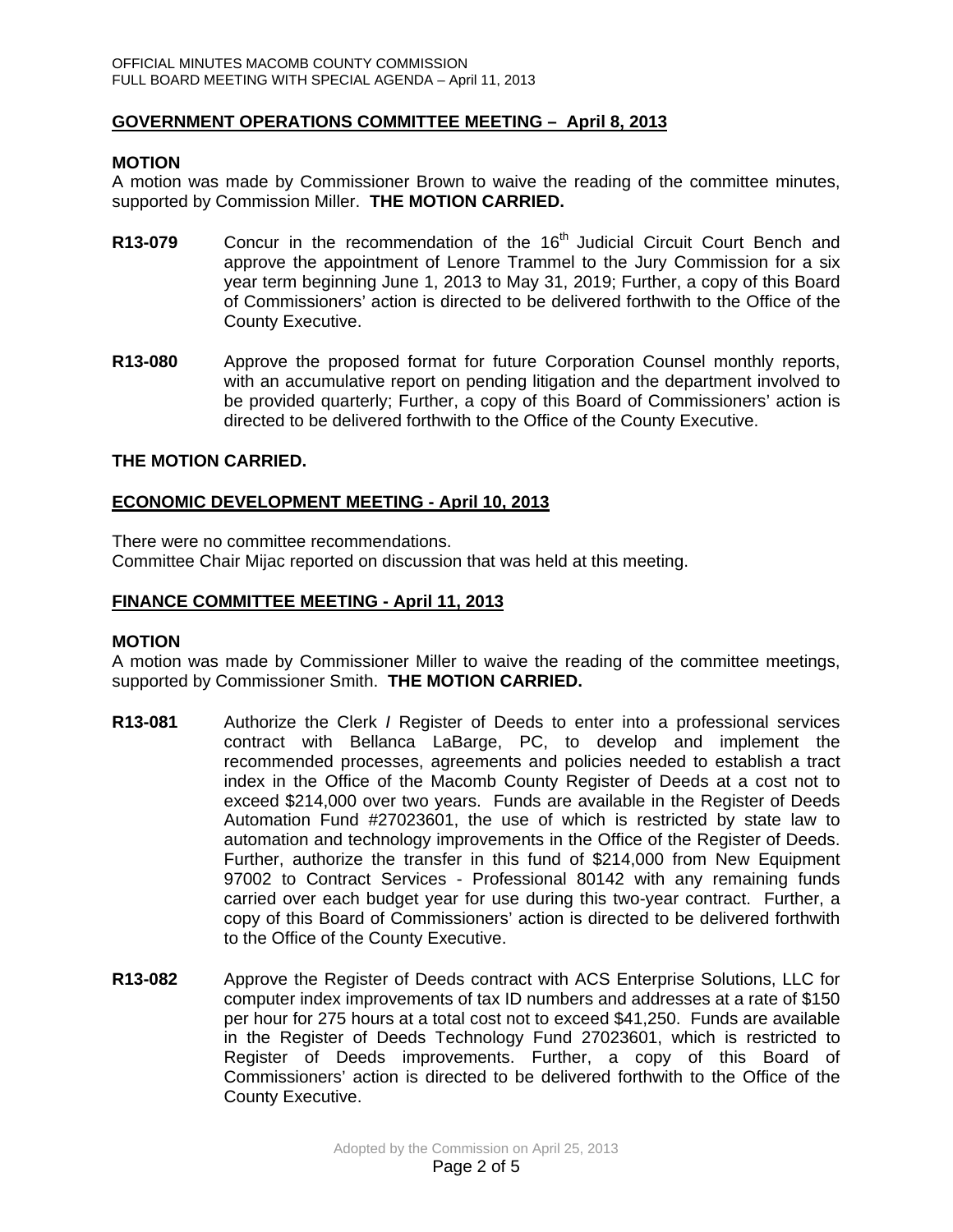- **R13-083** Approve the Register of Deeds contract with ACS Enterprise Solutions, LLC for computer index improvements of name field standardization for 2.2 million documents at a cost of \$0.44 per document for a total cost not to exceed \$488,750 per year for two years for a total two-year contract price not to exceed \$977,500. Funds are available in the Register of Deeds Technology Fund 27023601, which is restricted to Register of Deeds improvements. Further, a copy of this Board of Commissioners' action is directed to be delivered forthwith to the Office of the County Executive.
- **R13-084** Authorize a budget amendment in the amount of \$35,200 to provide funding that will allow the Clerk/Register of Deeds to hire two temporary workers for up to six months and purchase the counter in the lobby of the Courthouse. The budget amendment will be budget neutral by increasing charges for service revenue by \$35,200, with a corresponding increase in expenses of \$35,200 (Salaries and Wages \$25,160 + Fringe Benefits: \$2,040 + New Equipment \$8,000) Further, this budget action addresses budgetary issues only. It does not constitute the Commission's approval of any County contract. If a contract requires Commission approval under the County's Contracting Policy or the County's Procurement Ordinance, such approval must be sought separately. Further, a copy of this Board of Commissioners' action is directed to be delivered forthwith to the Office of the County Executive.
- **R13-085** Authorize a budget amendment to increase the Register of Deeds Automation Fund – Contract Services (27023601 – 80128) by \$41,250 to be balanced with a corresponding increase to the Automation Fund balance (27023601 – 69905); Further, this budget action addresses budgetary issues only. It does not constitute the Commission's approval of any County contract. If a contract requires Commission approval under the County's Contracting Policy or the County's Procurement Ordinance, such approval must be sought separately; Further, a copy of this Board of Commissioners' action is directed to be delivered forthwith to the Office of the County Executive.
- **R13-086** Authorize a budget amendment to increase the Register of Deeds Automation Fund – Contract Services (27023601 – 80128) by \$488,750, for each of the years 2013 and 2014, for a total two-year adjustment of \$977,500 with any additional funds carried over each year to be used through the term of the twoyear contract, to be balanced with a corresponding increase to the Automation Fund balance (27023601 – 69905); Further, this budget action addresses budgetary issues only. It does not constitute the Commission's approval of any County contract. If a contract requires Commission approval under the County's Contracting Policy or the County's Procurement Ordinance, such approval must be sought separately; Further, a copy of this Board of Commissioners' action is directed to be delivered forthwith to the Office of the County Executive.

# **THE MOTION CARRIED.**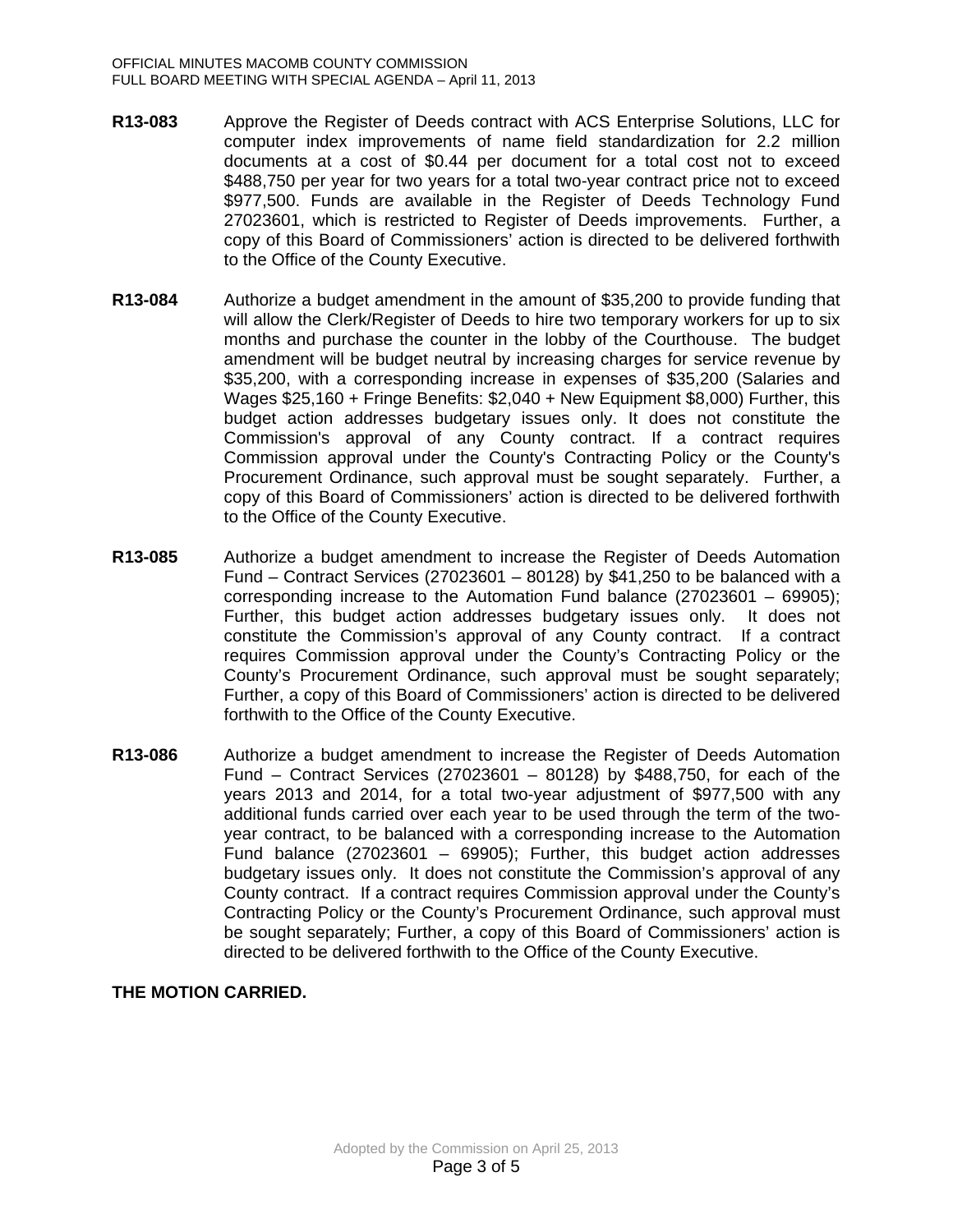#### **RESOLUTIONS**

#### **MOTION**

A motion was made by Commissioner Moceri, to adopt the following Resolutions in their entirety, supported by Commissioner Miller.

- **R13-087** Supporting Tax-Exempt Municipal Bonds (offered by Miller; recommended by Finance Committee on 04/11/13)
- **R13-088** Supporting Expansion of the Medicaid Program under the Patient Protection and Affordable Care Act (offered by Moceri; recommended by Finance Committee on 04/11/13, record Brown, Carabelli & Vosburg No votes)

### **THE MOTION CARRIED.**

#### **PROCLAMATIONS**

#### **MOTION**

A motion was made by Commissioner Miller, to adopt the following Proclamations in their entirety, supported by Commissioner Moceri.

- **R13-089** Commending Jane Cassidy Retirement from MEA-NEA Local 1 (offered by Flynn; recommended by Finance Committee on 04/11/13)
- **R13-090** Honoring Father Giulio Schiavi 50<sup>th</sup> Anniversary (offered by Sabatini and Smith; recommended by finance Committee on 04/11/13)

**THE MOTION CARRIED.** 

#### **NEW BUSINESS**

None

# **PUBLIC PARTICIPATION**

None